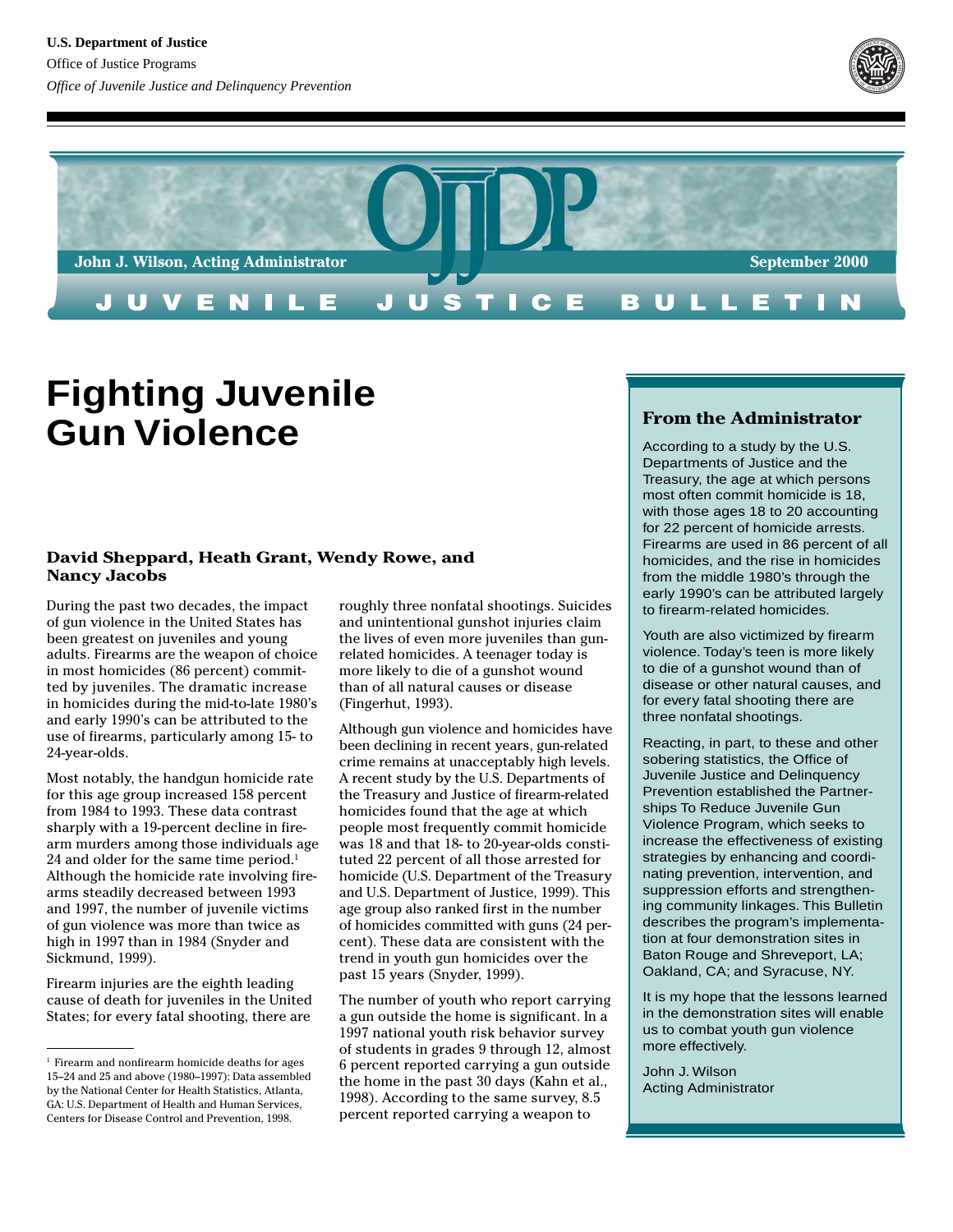

school within the past 30 days (Brener et al., 1999).<sup>2</sup> In the inner city, the problem appears to be more severe. An earlier study involving 800 inner-city high school students reported that 22 percent said they carried weapons to school (Sheley and Wright, 1993). A study of arrestees from 11 urban areas revealed that nearly one-third of juvenile arrestees who were gang members admitted carrying a gun all or most of the time (Decker, Pennel, and Caldwell, 1997). Two-thirds of those carrying guns stated that the primary reason was self-protection. An even greater number of incarcerated juvenile offenders reported carrying firearms. Almost 85 percent of incarcerated juveniles in Atlanta, GA, reported carrying handguns, and 84 percent of those who possessed guns said that they had obtained them before they were 15 years old (Ash, Kellerman, and Fuqua-Whitley, 1996).

# **OJJDP's Partnerships To Reduce Juvenile Gun Violence Program**

As part of its commitment to address the continuing problem of youth violence, the Office of Juvenile Justice and Delinquency Prevention (OJJDP) awarded four communities demonstration grants in 1997 to implement the Partnerships To Reduce Juvenile Gun Violence Program (Office of Juvenile Justice and Delinquency Prevention, 1996). The goal of these partnerships is to increase the effectiveness of existing strategies by enhancing and coordinating prevention, intervention, and

 $suppression$  efforts $^3$  and strengthening linkages among community residents, law enforcement personnel, and juvenile justice system professionals.

This problem-solving program is based on research showing that community assessment of local youth gun violence problems should guide program development and that strategies designed to reduce gun violence should be comprehensive and theory driven and should include suppression, intervention, and prevention components. The program goals are designed to:

- ◆ Reduce youth's illegal access to guns.
- ◆ Reduce the incidence of youth carrying guns illegally and committing gunrelated crimes.
- ◆ Increase youth awareness of the personal and legal consequences of gun violence.
- ◆ Increase participation of community residents and organizations in youth violence reduction efforts.
- ◆ Increase and coordinate services and resources for at-risk youth, especially youth involved in the justice system.

Implementation of the following seven strategies is required if the program is to achieve its goals:

◆ A firearms **suppression** strategy that reduces juveniles' access to illegal guns and prevents illegal gun trafficking by developing special law enforcement units, using community allies to report illegal gun trafficking, targeting gang members, prosecuting those who possess illegal guns, and imposing sanctions on those who are involved in gun violence.

- ◆ A **juvenile justice** strategy that applies appropriate alternative sanctions and interventions to respond to the needs of juvenile gun offenders.
- ◆ A **communication** strategy that unites law enforcement with neighborhoods, includes community policing, and initiates community supervision to educate at-risk and court-involved youth on the legal consequences of gun violence.
- ◆ A **positive opportunities** strategy that provides young people with beneficial programs such as academic tutoring, mentoring, job training and placement, and afterschool activities.
- ◆ An **education** strategy that teaches at-risk youth how to resolve conflicts and resist peer pressure to carry or possess guns.
- ◆ A **public information** strategy that engages broadcast and print media to communicate the dangers and consequences of gun violence to juveniles, families, and residents.
- ◆ A **community mobilization** strategy that encourages neighborhood residents and youth to improve the community.

# **The Demonstration Sites**

Four demonstration communities received OJJDP funding for this 3-year program: Baton Rouge and Shreveport, LA; Oakland, CA; and Syracuse, NY. These communities were asked to build extended partnerships to develop and implement the seven program strategies. During the demonstration's initial planning phase, Shreveport was unable to create a viable partnership structure and struggled to develop a comprehensive plan to reduce juvenile gun violence. As a result, the community withdrew its application to participate in the program's implementation phase.

At the three remaining demonstration sites, high rates of juvenile and young adult gun violence helped focus the involvement of key community stakeholders. In Baton

forth.

<sup>&</sup>lt;sup>2</sup> Weapons include guns, knives, box cutters, and so eliminate the sources of illegal guns. Rouge, the number of juveniles arrested 3 For the purpose of this Bulletin, prevention efforts employ public education strategies to reduce the use of guns; intervention efforts, directed at youth who have previously committed gun-related offenses, seek to reduce the risk factors associated with carrying and using illegal guns; and suppression efforts seek to eliminate the sources of illegal guns.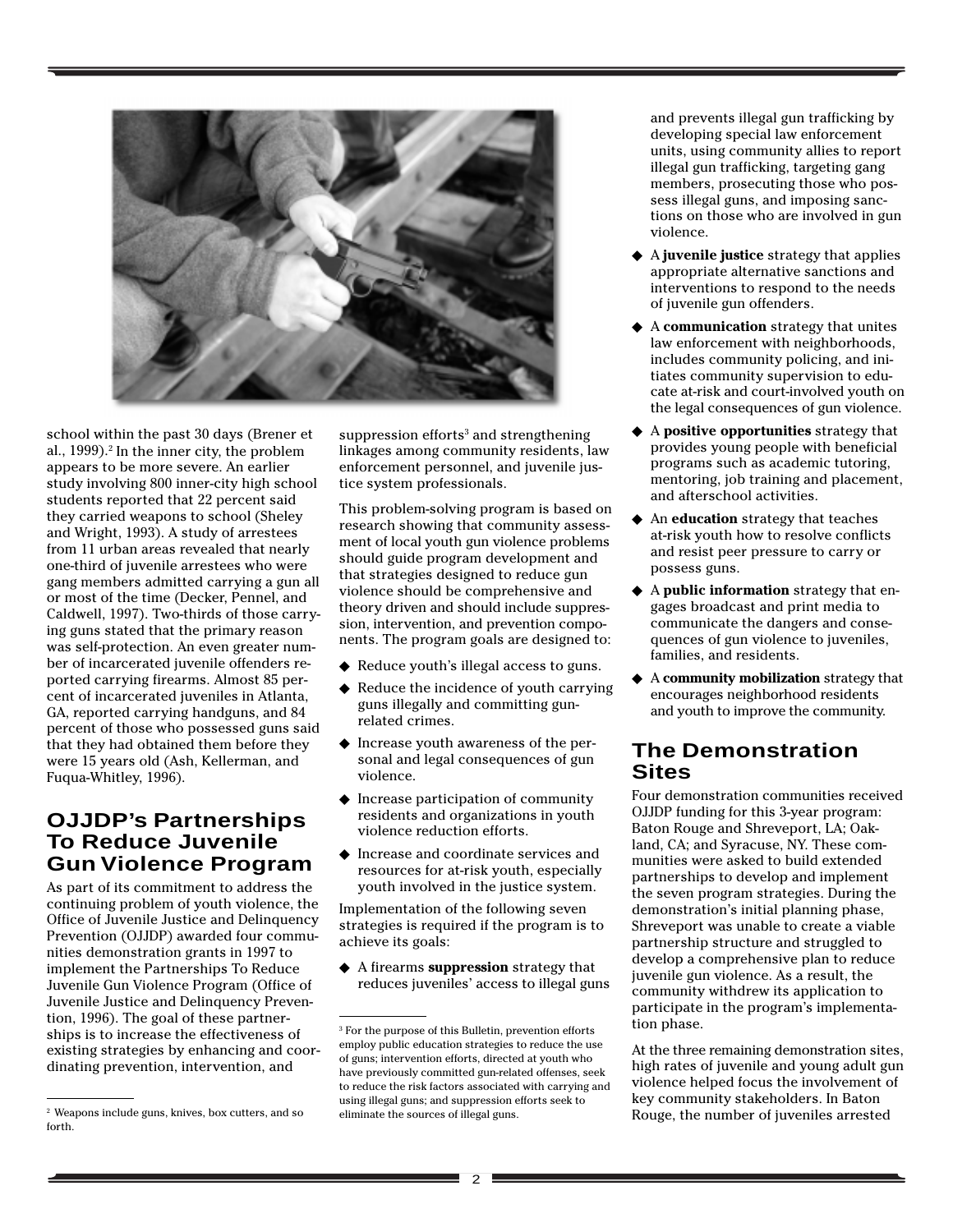annually in East Baton Rouge Parish had increased 61 percent from 1992 to 1996 (from 2,931 arrests in 1992 to 4,716 in 1996) (Baton Rouge Police Department, Uniform Crime Reports (UCR) records, 1997). One-fourth of all juveniles arrested in 1996 were multiple offenders, having committed a total of 940 violent crimes. Further analysis revealed that a large percentage of these crimes were being committed in an area north of the center of the city.

Oakland's rates of overall violent crime and gun homicides involving youth were among the highest in the State and the Nation between 1986 and 1996. Young people between the ages of 10 and 19 made up the second largest number of the city's homicide victims each year (Oakland Police Department, UCR records, 1998). Youth access to illegal guns has been a contributing factor, and arrest data for violent crime involving youth suggest that more than 50 percent of these crimes have occurred in the eastern part of the city. In addition, a majority of juveniles and young adults admitted to hospital trauma centers for gunrelated injuries were from East Oakland.

An examination of gun-related and violent crime in Syracuse revealed that roughly 60 percent of the city's arrests of youth between the ages of 12 and 24 occurred within its west and southwest neighborhoods (Syracuse Police Department, UCR records, 1998). During the early and mid-1990's, the city witnessed a 185-percent increase in weapons possession arrests of juveniles under age 16 and a 64-percent increase in similar arrests among 16- and 17-year-olds. Gang-like "street crews" were identified as a problem; the census tracts with the highest number of gun-related arrests of youth were within the boundaries of two well-known street crews, 110 and Boot Camp.

# **Role of the National Evaluation Team**

During the initial phase of the project, the national evaluation team<sup>4</sup> provided the sites with intensive technical assistance in developing their comprehensive plans and enhancing their partnership structures. The technical assistance involved developing logic models (see page 4) for each site to enhance their local strategies

and to identify appropriate process and impact outcome measures.

This capacity-building process, known as action research or empowerment evaluation, helps program planners conduct continual self-evaluations and improves program implementation (Gottfredson, 1994; Yin, Kaftarian, and Jacobs, 1996). As a result of these activities, the partnerships developed comprehensive plans using the logic models. This process has linked the efforts of law enforcement, probation and prosecutors' offices, city support agencies (e.g., parks and recreation departments and housing and job training organizations), schools, faith-based institutions, and other youth-serving community organizations (Sheppard, 1998). Initial assessments suggest that the three partnerships have been successful in developing strategies that focus on eliminating the sources of illegal guns (suppression), reducing the risk factors associated with carrying and using illegal guns for youth who have been involved with gun violence previously (intervention), and reducing the use of guns to resolve conflicts by employing public education strategies (prevention).

### **Initial Capacity-Building Activities**

To begin, the evaluation team reviewed the original proposals submitted by the three demonstration sites. The sites were to demonstrate that:

- ◆ The partnership was comprehensive in structure, incorporating decisionmakers from key agencies, service providers, businesses, and neighborhoods most affected by juvenile gun violence.
- ◆ The partnership had, or soon would have, the technical staff and volunteer capacity to initiate and sustain a comprehensive plan to reduce juvenile gun violence.
- ◆ There was a comprehensive plan, grounded in relevant theory, that clearly identified high-risk target group(s), had strategically linked activities, and included measurable outcomes and impacts.

The proposal reviews and initial visits to each site revealed that the grantees had not collected much of the specific data needed to define their juvenile gun violence problems. Although the partnerships supplied citywide aggregated statistics documenting juvenile violent crimes, the data were not broken down sufficiently to identify a population of high-risk, guninvolved youth and geographic areas in the jurisdiction in which gun violence is more prevalent. In the absence of an identified target population and geographic neighborhoods specific to the underlying problems, the likelihood of producing outcomes or impacts to reduce juvenile gun violence was minimal. Moreover, the proposal reviews and initial site visits raised questions about the structure of the proposed partnerships and their capacity for strategic planning. Some partnerships had significant law enforcement involvement while others had little, some partnerships relied heavily on service providers but were missing grassroots participation, and none of the partnerships had included representatives from the target population. In short, while the grantees' enthusiasm for the project was high, there were few assurances that the desired outcomes could be achieved.

### **Additional Capacity-Building Activities**

After a brief reassessment, the evaluation team returned to each site to work with the partnerships' stakeholders and to select appropriate target populations and neighborhoods. Assisted by the evaluation team, the partnerships identified pertinent risk factors in each jurisdiction and invited appropriate agency- and communitybased group representatives who were not yet partnership members to participate. Now in control of their data and motivated by the information they had been able to uncover, the partnerships eagerly addressed the issues that still threatened their ability to produce change. The evaluation team conducted additional site visits to help the partnerships develop tailored logic models for each component of their comprehensive plan, identify appropriate measures to capture the specified outcomes, and set up process and impact data collection procedures.

# **Development of the Sites' Comprehensive Plans**

With the assistance of the evaluation team, the sites used an analysis of each partnership's juvenile gun violence problems to identify specific geographic areas in which to target their suppression, intervention, and prevention strategies (see table 1). The three demonstration sites vary in population size and characteristics and in rates

<sup>4</sup> COSMOS Corporation and the Criminal Justice Research Center at John Jay College.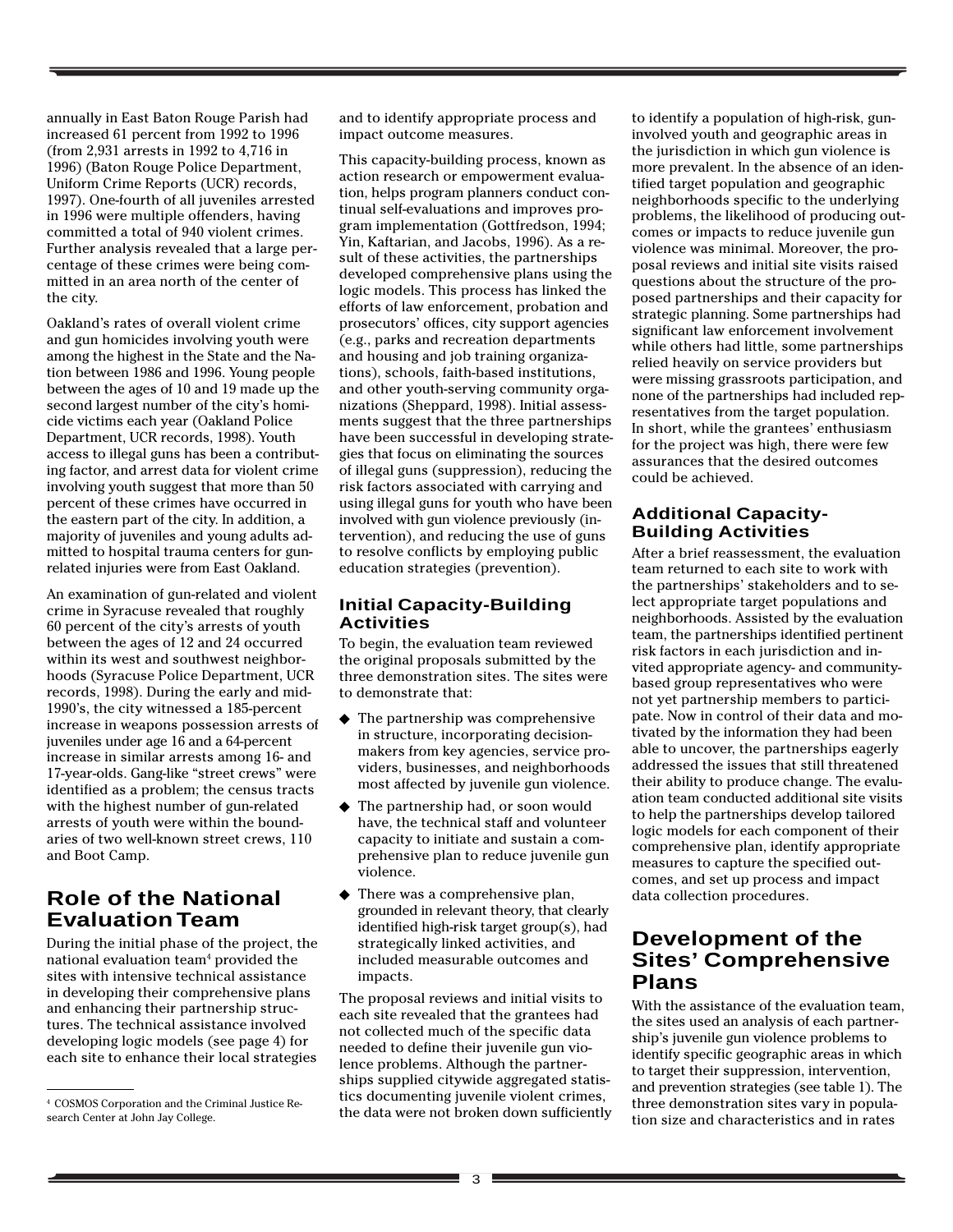# **The Logic Model Process**

The use of logic models to enhance project planning and facilitate program evaluation is not new. The logic model is a succinct, logical series of statements that link the problems a program is attempting to address with the methods it will use to address them and the expected results. Illustrated in the figure is the logic model process as developed for the Partnerships To Reduce Juvenile Gun Violence Program.

to risks and needs but also to those resources in the community that might already be having a positive influence.

The partnership's goals and objectives are more easily defined when the assessment of the city's gun violence problem is thorough and complete. Measurable outcomes can be used to define the project's goals and objectives. The partnership's stakeholders, representing a broad col-



The logic model process begins with analysis of the community's gun violence problem. The first objective is to identify the sources of data needed to understand where gun violence is occurring and who is committing it. By documenting this information, program planners can identify hotspot target areas for implementing gun violence suppression, intervention, and/or prevention strategies. The underlying issues that define gun violence speak not only

of violent crime: Oakland's target population is twice as large as that of Syracuse or Baton Rouge, and Baton Rouge and Oakland have 2.5 times more violent crime (e.g., homicides, robberies, rapes, and aggravated assaults) than Syracuse.

## **The Baton Rouge Partnership**

With the mayor's office serving as its lead agency and the chief of police as the part-

lection of key public and private agencies and community organizations, collaborate to develop a comprehensive plan of research-based strategies. The planners must recognize that any single underlying issue may require several linked strategies to alleviate associated risk factors. A comprehensive plan is required to join together juvenile gun violence suppression, intervention, and prevention strategies. For example, although suppression strategies may be needed to reduce the

nership's chairperson, the Baton Rouge program built on an existing partnership structure, the city's antidrug task force, to implement its initial planning phase. During the initial project workshop, the national evaluators noted that a broader representation from the community was needed at the planning table. The partnership's leaders quickly assembled the missing stakeholders, including representatives from the faith and business communities

availability of illegal guns, intervention and prevention strategies may be needed to help adjudicated juvenile offenders return to their neighborhoods and families.

Immediate outcomes are the initial intended outcomes of each strategy. If a police department has created a gun suppression team to sweep the target area, immediate outcomes would be the number of guns seized, the number of youth arrested, and so forth. These may lead to intermediate outcomes—for example, a reduction in the availability of illegal firearms within the target areas. Long-term outcomes are sustained changes made possible by a pooling of the strategies and activities of the comprehensive plan over time. Long-term outcomes reflect the goals of the program (e.g., reducing juvenile gun violence in the target communities).

Through the articulation of outcomes for each implemented strategy, the logic model specifies the actions to be taken over time, charting the strategies designed to produce desired outcomes. The evaluators collect data that confirm these paths or information that provides for "rival" explanations of these outcomes. As evidence accumulates, the logic models are refined so that rather than simply producing information about the ultimate accomplishments of a particular program, the evaluators can offer information on why particular goals and objectives are or are not being achieved. The logic model process is circular planners are informed of needed program changes through constant feedback and evaluation. Logic models are never static tools; rather, they are constantly being adjusted and modified as outcome data are accumulated.

and judges from the juvenile court, to facilitate the comprehensive planning process.

In addition, the evaluators noted that the planners did not have sufficient data to define adequately the juvenile gun violence problem in Baton Rouge. As a result, the partnership's staff and agency representatives launched an intensive effort to gather and analyze relevant data on the hotspot locations of juvenile gun violence, which resulted in the identification of target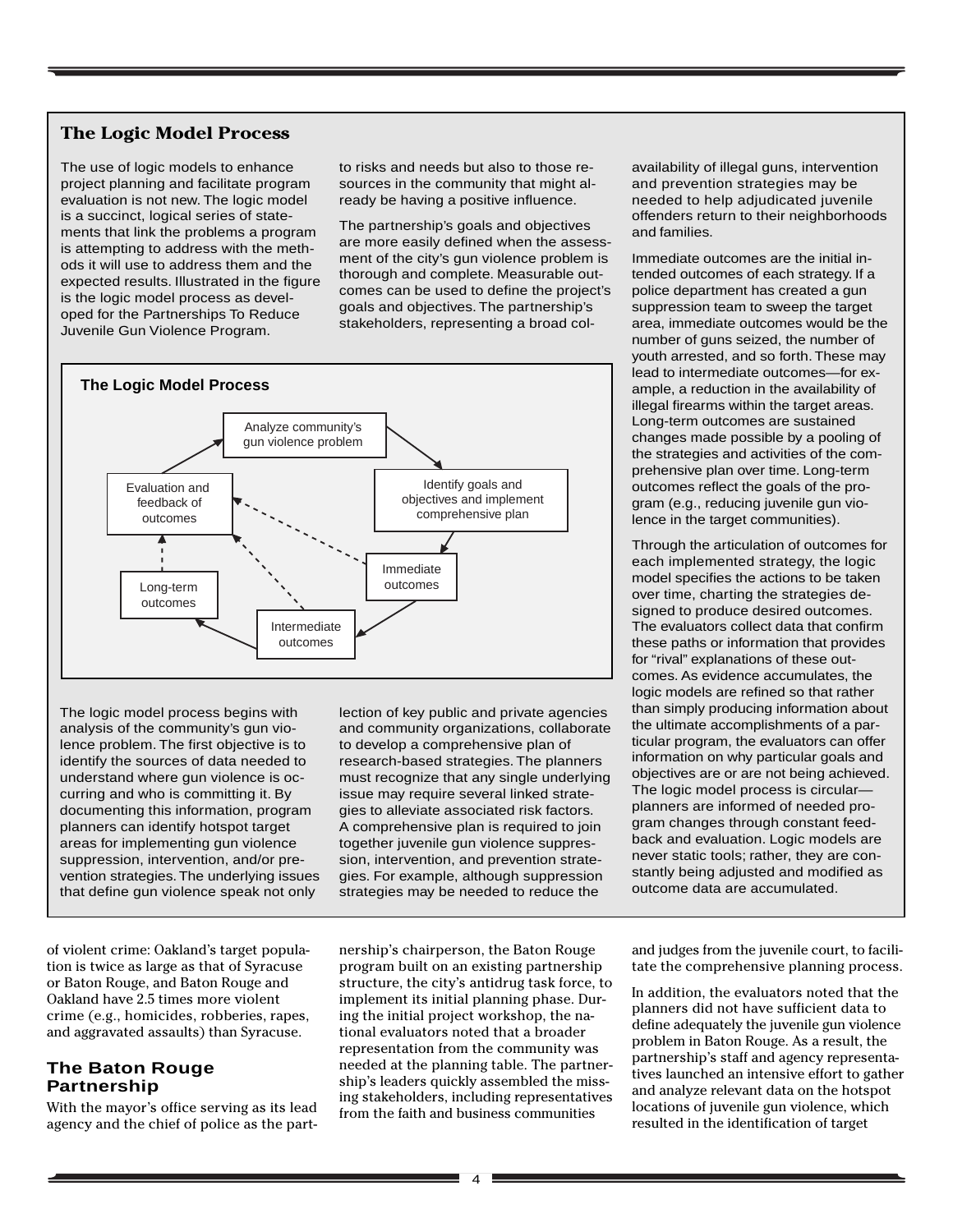#### **Table 1: Characteristics of the Three Sites**

|                                                                                                                                              | <b>Characteristics</b>    |                                         |                                       |  |
|----------------------------------------------------------------------------------------------------------------------------------------------|---------------------------|-----------------------------------------|---------------------------------------|--|
| Site and<br><b>Lead Agency</b>                                                                                                               | City<br><b>Population</b> | <b>Target Area</b><br><b>Population</b> | Citywide Violent<br>Crime Rate, 1997* |  |
| Baton Rouge: The<br>Mayor's Office                                                                                                           | 229,553                   | 65,565                                  | 798                                   |  |
| Oakland: Youth Alive!<br>and the Oakland Police<br>Department                                                                                | 376,976                   | 142,335                                 | 850                                   |  |
| Syracuse: The Center<br>for Community Alternatives,<br>the Onondaga County District<br>Attorney's Office, and the<br>Syracuse Mayor's Office | 159,610                   | 70,586                                  | 292                                   |  |
| *Per 100,000 population.                                                                                                                     |                           |                                         |                                       |  |

neighborhoods for their comprehensive plan. By looking closely at police and probation records of those juveniles and young adults who had committed gunrelated crimes, the partnership defined a target population (youth currently on probation for gun-related or other violent offenses) on which to focus the project's intervention and prevention strategies. The partnership designated these youth as "Eigers" (Eiger is a mountain in Switzerland reported to be one of the world's most difficult to climb).

At the core of the Baton Rouge comprehensive plan is an organizational structure involving law enforcement, the courts, the juvenile justice system, community service organizations, and the faith community. The partnership includes an executive committee and several task forces that focus on enforcement (suppression), intervention, prevention, and grassroots mobilization. Operation Eiger (see page 6), an intensive supervision program for youth on probation for gun-related offenses, is a central component of the partnership's suppression and intervention strategies. The program pairs police officers with probation officials to conduct home checks of the target population, ensuring that youth are meeting the terms of their probation.

The partnership monitors the U.S. Department of the Treasury's Bureau of Alcohol, Tobacco and Firearms' (ATF's) and Baton Rouge Police Department's activities in tracing and seizing guns used to commit

crime and also monitors Brady Bill background checks of applicants for gun permits. This information is used to identify juvenile and young adult gun offenders and also to give Federal, State, and local law enforcement agencies information about applicants who have felony records or are known associates of individuals with felony records. Other suppression strategies include the School Drug Task Force, a police unit that enforces the school's zero tolerance policies for drug and weapons possession, and Operation Takedown, which targets street-level narcotics sales. A four-member judicial advisory committee composed of the district attorney and three judges (one from criminal court and two from juvenile court) advises the partnership on justice system reforms and additional residential and nonresidential treatment services. Although the partnership's original implementation strategies focused on enforcement activities, by the end of the first year, several intervention, prevention, and community mobilization strategies also were under development.

Baton Rouge's intervention strategies address risk factors associated with the violent behaviors of the partnership's target group of youth who have committed gun-related offenses previously. A three-pronged program has been developed to (1) provide targeted youth with intensive services to address their alienation, violent behavior, academic failure, unemployment, and lack of social and

interpersonal skills; (2) strengthen their families; and (3) build resilience in the community by addressing risk factors associated with gun violence. These strategies are being implemented through a case management system that identifies the needs of each youth and through individual service plans that address the risks and needs from the assessment process. A primary component of the intervention strategy is the Life Skills Academy, a program that addresses character strengthening and parenting skills for the targeted youth, their siblings, and parents. The academy is held in participating churches in the target areas and covers 12 skill areas (e.g., anger management, goal setting, parenting skills, and vocational skill development) over a 22-week period. The program involves 21 grassroots leaders as speakers, mentors, and tutors and offers direct access to social services and recreational programs for the youth and their families.

The partnership also implemented a prevention strategy by helping to form ACT NOW, a grassroots organization that links a diverse array of 54 community and faith leaders to respond to violence in their neighborhoods and to work with the partnership's target population and families. Working with ACT NOW and other community groups, the partnership has participated in several school programs that address risk factors associated with gun violence such as Character First, a program focusing on discipline and selfesteem, and mentoring strategies that link individuals to basic literacy, GED (general educational development), and vocational services. The partnership and its members also have actively involved the broadcast and print media and made regular presentations to community organizations, businesses, churches, and civic leaders.

## **The Oakland Partnership**

The partnership's lead agencies in Oakland are Youth Alive!, a nonprofit agency that has developed innovative youth gun violence prevention initiatives in the city, and the Oakland Police Department. Initially, the lack of sufficient data to conduct a thorough analysis of the city's youth gun violence problems made it difficult for the partnership to adequately identify either a target area or those youth at highest risk for committing gun violence. With geographically based crime data provided by the police department and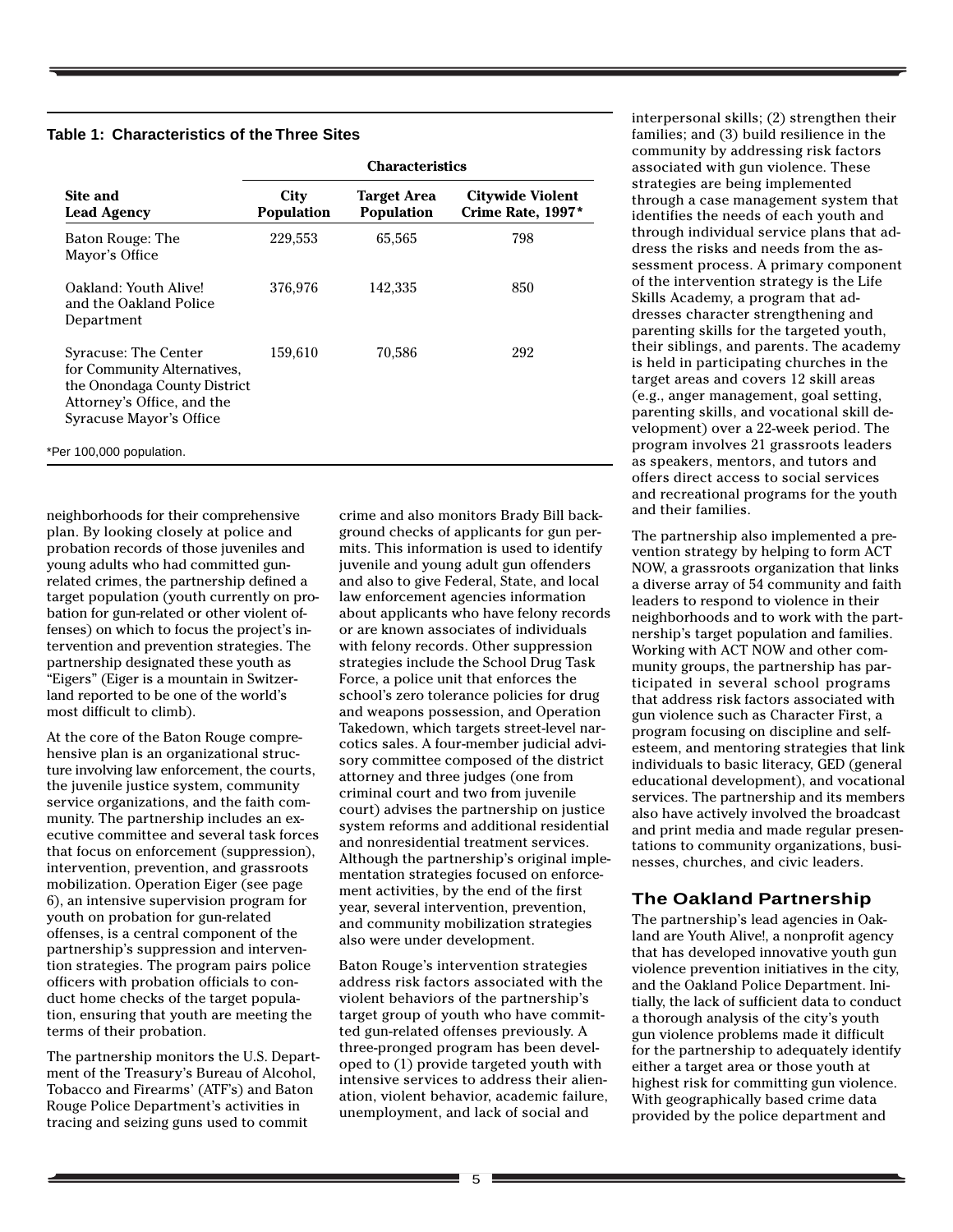## **Operation Eiger: An Example of Linked Strategies Targeting Juveniles at Risk for Gun Violence**

Following an assessment of the city's gun-involved youth and the identification of hotspot areas in which violence was occurring, the Baton Rouge partnership developed Operation Eiger, a set of comprehensive problem-solving strategies that link the resources of the juvenile justice system, law enforcement, public and private service providers, and community grassroots organizations. The partnership designated those juveniles and young adults at highest risk for gun violence as "Eigers" (named after a mountain in Switzerland). The program includes suppression, intervention, and prevention strategies for youth referred from the county's juvenile probation department.

The partnership's case coordinator records the Eigers' conditions of probation as imposed by the juvenile court. The identified youth are then placed on a contact list for the Eiger police-probation teams, which are composed of specially trained police and juvenile probation officers. These teams conduct unscheduled evening visits to the Eigers' homes. Each Eiger is visited an average of six times per month, and during the visits, the team checks for compliance with the terms of probation and assesses the youth's needs and family situation. The juvenile court enhances the effectiveness

of this process by setting enforceable probation conditions to help the Eiger youth and family members address the risk factors associated with the youth's violent behaviors (e.g., curfew violations, poor school attendance, possession of illegal guns or other weapons, association with delinquent peers, and use of drugs and alcohol). Youth who violate their terms of probation or commit new offenses are severely sanctioned by the court's zero tolerance policy (e.g., with jail sentences).

During the police-probation visits, any signs of abuse or neglect of Eigers or their siblings are recorded and referred to the State's social services agency for followup. Other needs of the targeted youth are brought to the attention of the partnership's case coordinator, and individual case plans are developed for each Eiger, including those who are inactive and no longer on probation. The targeted youth are connected to a variety of social services operated or coordinated by the Baton Rouge partnership. These programs include mentoring services, academic tutoring, job training and placement, substance abuse counseling, mental health treatment, conflict resolution training, and social skills development. Parents of Eigers may be referred to family counseling and other family management services, if needed. Siblings of Eigers also can be referred to myriad prevention services coordinated by the partnership.

The Eiger program also is building resilience in the neighborhoods in which the targeted youth live. These communitystrengthening initiatives include efforts to reduce neighborhood deterioration, implement activities to increase community cohesion, and address factors that contribute to economic deprivation.

The partnership tracks Eigers as they complete the terms of their probation and records their progress while they are receiving social services. The Eigers' performance records are then analyzed and the results used to refine and upgrade the program's comprehensive plan. A total of 304 youth have been identified during Operation Eiger's first 22 months. The police-probation teams have conducted 9,610 Eiger home visits since the program began, with each Eiger contacted an average of 4 to 6 times per month. Dramatically, the percentage of contacts for which no probation violations were reported increased from 56 percent in September 1997 to 74 percent in June 1999, the most recent month for which data are available. Eiger rearrests for gun-related and non-gun-related offenses are being collected for the program's impact evaluation, to be reported at a later date.

technical assistance from the national evaluators, the partnership began to develop a more complete understanding of gun violence in the city. This analysis helped identify specific neighborhoods where there were high levels of juvenile gun violence. As a result, an area in East Oakland, roughly corresponding to the police department's third district and including the catchment area of two high schools, was designated as the program's target area.

During the program's first year, the partnership dedicated itself primarily to a prevention focus that limited the development of a more comprehensive plan incorporating gun suppression and intervention strategies. The partnership's members, using the logic model planning process, broadened the focus of the pro-

gram so that it included integrated gun violence suppression, intervention, and prevention strategies. The Oakland Police Department strengthened its role in the program by appointing a command-level officer as the partnership's codirector and the chief of police as its chairman. In addition, representatives from the city manager's office, State juvenile services, the Alameda County District Attorney's Office, the U.S. Attorney's Office, the Oakland and Alameda County school district, clergy, and other social service providers were recruited to join the partnership.

A suppression committee was formed to include representatives from ATF, the police department, district attorney's office, juvenile probation office, and community organizations. The suppression committee was asked to review gun-related crime incidents and develop gun abatement strategies with the police department's Weapons Unit. These strategies focused on undercover enforcement to identify "straw purchasers"5 and illegal gun traffickers in the target area.

The partnership also sought to enhance its strategies that focused on juveniles at risk for gun violence through the formation of an intervention committee and by identifying a population in the defined target area of those at risk for gun-related crimes. The partnership agreed to seek referrals of juvenile probationers who live in the area and have committed gun-related or other violent offenses. Also targeted are violent

<sup>5</sup> Purchasers who obtain guns for those who have criminal records or do not want to be identified as gun owners.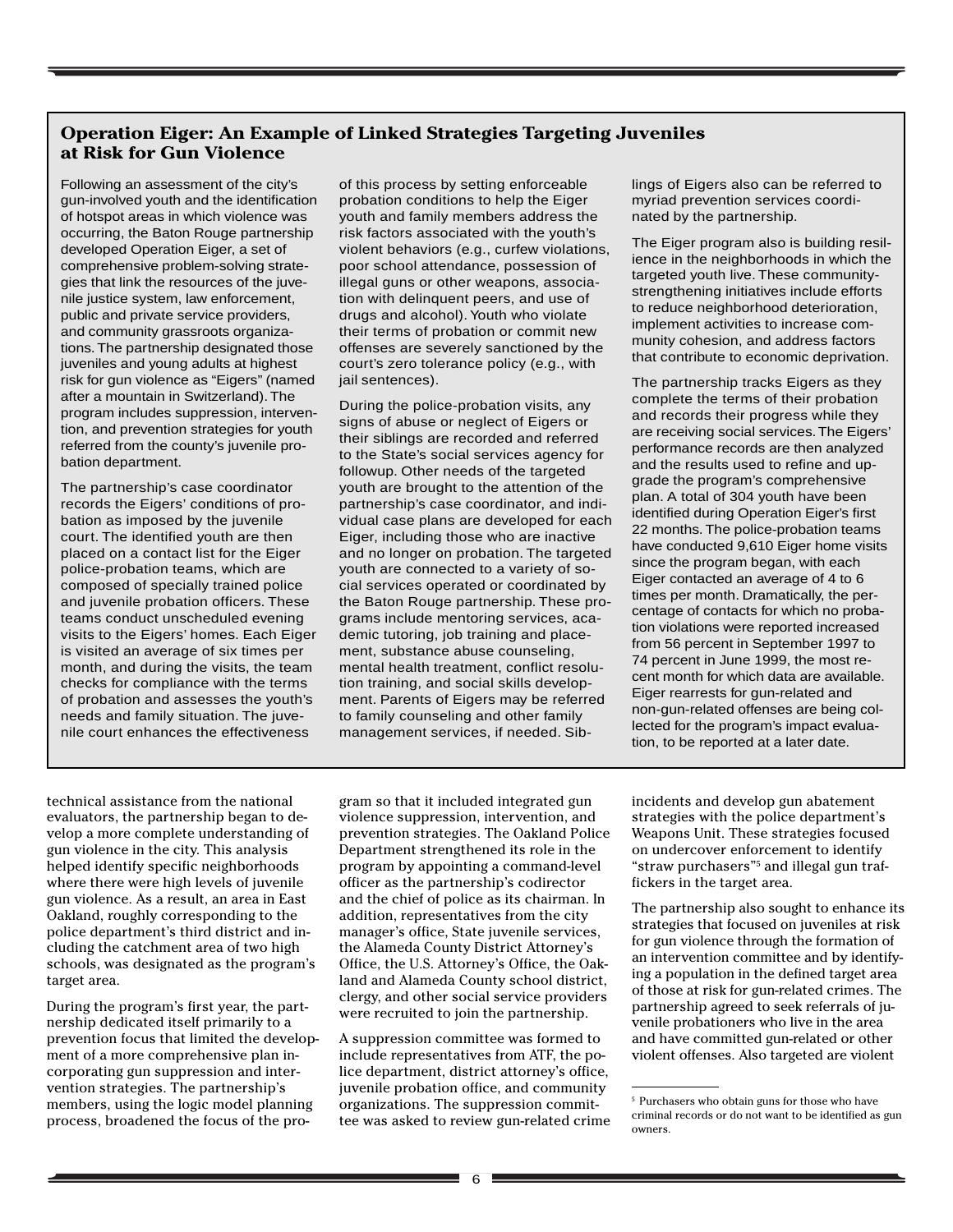juveniles from the county's detention facilities who have returned to their neighborhoods and victims of gun violence referred from a nearby hospital trauma center. The intervention committee, composed of probation officers, partnership staff, and community service providers, currently reviews the case referrals and conducts intake assessments to develop tailored intervention plans. The targeted youth are matched with mentors and referred to services that include counseling, anger management, educational tutoring, and vocational training, depending on needs identified during the intake process. The intervention committee also tracks the progress of the targeted youth during their probation period.

Two existing Youth Alive! gun violence prevention programs have been incorporated into the partnership's comprehensive plan. Teens on Target (TNT), a peer mentoring program operating in the target area's two high schools, offers opportunities for trained student leaders to work with at-risk students. The TNT mentors also conduct presentations on alternatives to gun violence to younger students in the feeder middle and elementary schools.

Another prevention program, Caught in the Crossfire, provides bedside counseling to victims of gun violence to prevent future retaliation by the victim or the victim's friends and family members. Many of these victims and family members are known to be involved with guns and are referred to the partnership's intervention program.

The partnership has participated in several public education programs, including support for local ordinances that promote safe storage of guns, triggerlocks for firearms, and ordinances that restrict guns being sold in residential areas of the city. A citywide conference on youth gun violence, held during the program's first year, drew significant media attention and increased the visibility of the partnership among stakeholders and residents in East Oakland. Partnership members regularly contribute to local media programs on firearm violence, and a silent witness telephone hotline developed by the partnership has been publicized throughout the city to encourage citizen reporting of illegal gun possession and gun-related crimes.

Grassroots mobilization also has become an important goal of the partnership through the city's Neighborhood Crime Prevention Councils (NCPC's) in the target area. NCPC's are composed of groups



of local residents, business leaders, clergy, leaders of community organizations, and public advocates who work with the Oakland police to create safer neighborhoods. Representatives of the partnership make presentations at NCPC meetings, and the NCPC chairpersons from the program's target area participate in the development of strategies to reduce gun violence in their neighborhoods.

#### **The Syracuse Partnership**

The lead agencies for the Syracuse Partnership are the Center for Community Alternatives (CCA), a nonprofit agency that works with the courts and correctional agencies to provide offender rehabilitation services, and the Onondaga County District Attorney's Office. The partnership is governed by a steering committee composed of representatives from key stakeholder agencies: the mayor's office, the Onondaga County Executive's Office, the Syracuse Police Department, the county probation department, city schools, the U.S. Attorney's Office, and faith-based organizations. CCA recently contracted with the city of Syracuse to oversee the implementation of the partnership's comprehensive plan. This action reflects increased collaboration between the partnership and the mayor's office. A community management team composed of service providers and community grassroots organizations develops and helps implement the partnership's intervention and prevention strategies.

The Syracuse Anti-Firearms Enforcement (SAFE) committee was formed with representatives from the police department, the district attorney's office, and the probation department to identify violent

crime hotspots and gang activity within the program's target area. SAFE originally served as the police department's violent crime enforcement unit, with little or no involvement from the community. Recently, the SAFE committee merged with the region's Law Enforcement Roundtable, a multijurisdictional violent crime task force, to bring the U.S. Attorney's Office, ATF, and other county and State law enforcement agencies into the partnership.

A new component of the partnership's suppression strategy, Project START (Surveillance, Treatment, and Rehabilitation Together), composed of eight officers from the police department's SAFE unit and six county probation officers, provides intensive home monitoring and supervision of high-risk, gun-involved probationers. The START team makes weekly home visits to ensure that the targeted youth are in compliance with probation conditions and to identify additional needs within the population. To demonstrate support for Project START's efforts to reintegrate probationers with violent crime histories back into the community successfully, local clergy and pastors from the target neighborhoods also participate in the home visits. Policecommunity communications also are being enhanced through the partnership's efforts to revitalize neighborhood watch groups within the target area.

In order to identify appropriate service needs for its target population, Syracuse developed the Partnership Peacekeepers Program (PPP) to complement Project START. The partnership hired outreach workers with close ties to the community to identify gun-involved and other at-risk youth. A referral source for PPP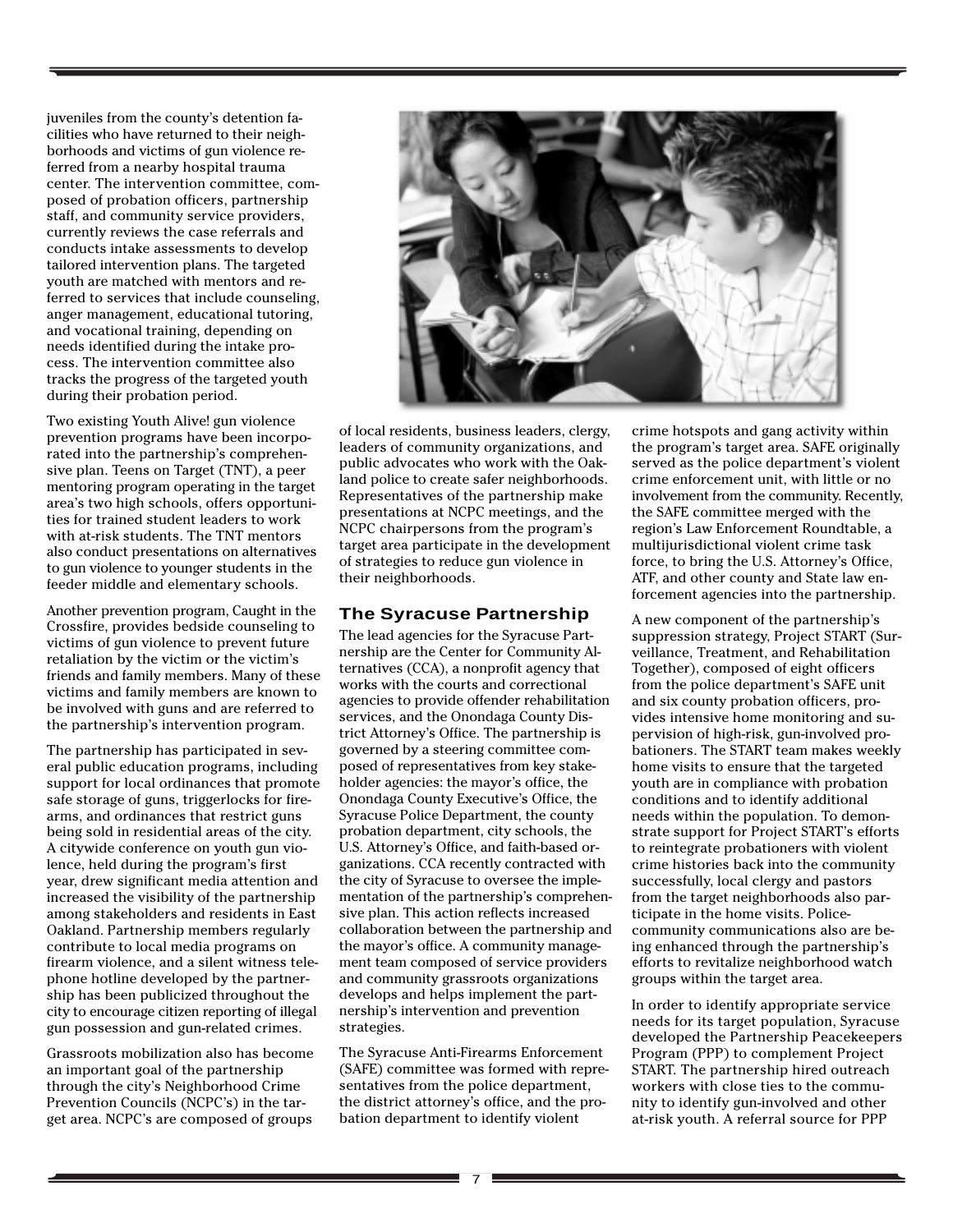

(in addition to Project START) is the subgroup of youth arrested for, or suspected of committing, gun-related crimes. The partnership's outreach coordinator reviews the daily intake records from the judicial holding center to identify juveniles and young adults who have been arrested on gun-related charges. PPP outreach workers identify eligible youth from the target area for intake into the program; these youth then go through an assessment process that documents their individual service needs. The outreach workers contact appropriate service providers, match offenders with appropriate services (e.g., job training, mentoring, treatment), follow up each youth's progress, and provide feedback to the probation officers assigned to each case.

During the program's initial development, the Syracuse partnership has implemented several neighborhood-based violence prevention activities, including community forums that focus on the consequences of gun violence and conflict resolution training programs within area schools and correctional facilities. Through PPP and Project START, there has been an effort to identify and work with the younger siblings of the targeted youth who are already involved in street gang violence.

Recognizing the need for crisis counseling of the victims of gun-related violence, the Syracuse partnership has formed crisis

intervention teams. These teams, composed of local clergy and community leaders, provide immediate counseling assistance for this population and their families.

#### **A Summary of the Strategies**

The partnerships were required to develop integrated and comprehensive gun violence reduction plans that incorporated each of the seven OJJDP strategies within a suppression, intervention, and prevention framework. The specific strategies and activities selected by each site were based on an analysis of available community resources and gaps in services. The final logic models developed by each partnership and facilitated by the national evaluation team reflect their differing identifications of underlying issues and problems, organizational needs/resources, and initial focus. Table 2 provides a summary of the variety of strategies implemented by the partnerships.

# **Conclusion: What Has Been Learned So Far**

## **Partnership Development**

OJJDP's Partnerships To Reduce Juvenile Gun Violence Program was developed to strengthen the linkages among community grassroots organizations, law enforcement, social service providers, and the juvenile justice system. Community crime reduction theory suggests that by creating these partnerships, the participating agencies and organizations become more effective in developing and implementing comprehensive strategies to reduce youth gun violence. The grantees in all three of the demonstration sites have developed functioning partnerships. The evaluation team's technical assistance during the program's initial planning and implementation stages has revealed some important lessons related to creating effective partnerships involving such a large spectrum of stakeholders.

**Lesson 1: A comprehensive and accurate needs assessment is critical to strategic planning.** Working with the national evaluation team, the grantees identified data and data sources that helped them complete viable needs assessments. Using these needs assessments, the partnerships were able to develop comprehensive plans that closely linked strategies covering a wide range of suppression, intervention, and prevention activities. Initially, at all three sites, the lack of problem-defining data not only inhibited the planning process but also prevented the sites from implementing outcome-focused strategies.

For example, after key stakeholders in the Baton Rouge partnership reviewed the city's gun violence data, not only did a target area emerge (an area responsible for two-thirds of the city's homicides), but the partners also found that the majority of gun-related violent crimes were being committed by a group of chronic youth offenders. From these analyses, Operation Eiger was created to remove illegal guns and provide intervention services for those involved in gun violence.

Similarly, Syracuse and Oakland conducted needs assessments to evaluate the risks and needs of youthful offenders involved in gun violence. The partnerships discovered that their communities lacked sufficient resources for reintegrating offenders back into their neighborhoods. In Syracuse, the partnership originally had identified a need for outreach workers to assist recently released offenders but lacked information on their developmental and economic needs with which to develop strategies for working with this population. Following the completion of a more detailed needs assessment for this population, the outreach worker concept evolved to include working with youth currently in prison, conducting offender risk assessments, and developing individual reintegration plans.

**Lesson 2: The partnership should develop a comprehensive plan using the logic model process.** Each site used the logic model process to develop its comprehensive plan. In addition to focusing strategy development and ensuring a link between actual community needs and the strategies selected, the logic model process helps partners agree on a shared community vision.

At all of the partnership sites, the process of completing the logic model helped the participating agencies and organizations understand how all of the activities fit together into an integrated plan. By identifying measurable immediate, intermediate, and long-term outcomes, the partners recognized how law enforcement-based tactics complemented activities that are more traditionally in the purview of the courts or probation. For example, prior to the implementation of Baton Rouge's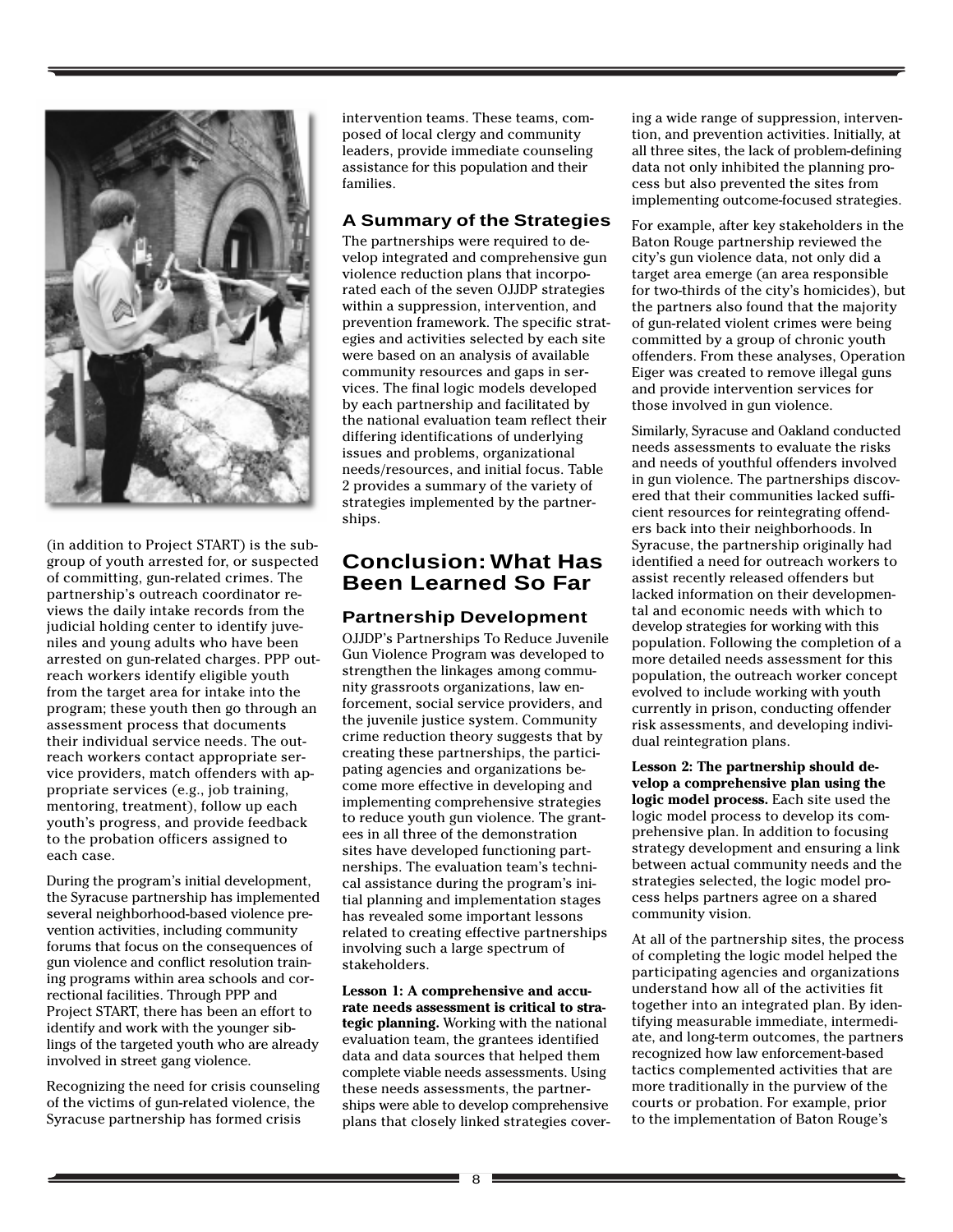#### **Table 2: Gun Violence Reduction Strategy Matrix**

| <b>Gun Violence Reduction Strategies</b>                                                         | <b>Baton Rouge</b> | <b>Oakland</b> | <b>Syracuse</b> |
|--------------------------------------------------------------------------------------------------|--------------------|----------------|-----------------|
| <b>Suppression strategies</b>                                                                    |                    |                |                 |
| Targeted gun sweeps/hotspots<br>analysis of gun crimes                                           | X                  | X              | X               |
| ATF tracing of illegal guns                                                                      | X                  | X              |                 |
| Tracking Brady Bill background checks                                                            | X                  |                |                 |
| Enhanced gang intelligence                                                                       |                    |                | X               |
| Home police/probation supervision<br>of probationers                                             | X                  |                | X               |
| Enhanced prosecution of those<br>committing gun-related crimes                                   | X                  |                |                 |
| Street narcotics enforcement units                                                               | X                  | X              |                 |
| Judicial reforms and sanctions                                                                   | X                  |                |                 |
| Enhanced citizen reporting of illegal<br>gun activities                                          | X                  | X              | X               |
| <b>Intervention strategies</b>                                                                   |                    |                |                 |
| Enhanced assessment and case<br>management of gun-involved youth                                 | X                  | X              | X               |
| Prerelease and aftercare programs                                                                | X                  | X              | X               |
| Gang intervention strategies                                                                     |                    |                | X               |
| Youth and parents life skills training                                                           | X                  | X              |                 |
| Job training and placement                                                                       | X                  |                | X               |
| Street outreach workers                                                                          |                    |                | X               |
| Conflict resolution training                                                                     | X                  | X              | X               |
| <b>Prevention strategies</b>                                                                     |                    |                |                 |
| Local gun ordinances and legislation<br>restricting the buying, selling, and<br>carrying of guns | X                  | X              |                 |
| Grassroots mobilization and<br>community rallies                                                 | X                  | X              | X               |
| Gun violence educational programs<br>in the schools                                              | X                  | X              | X               |
| Mentoring programs for at-risk youth                                                             | X                  | X              | X               |
| Peer training                                                                                    | X                  | X              | X               |
| Counseling for victims of gun violence                                                           |                    | X              | X               |
| Community policing                                                                               | X.                 | X              | X.              |
| School Safe Passages Program                                                                     |                    | X.             |                 |

Operation Eiger, which was developed using the logic model planning, there was very little communication between probation, parole, and the police (as found in many jurisdictions). As a result of this intensive planning, these agencies have become active collaborators in the management and support of the partnership's goals.

Recently, both Oakland and Syracuse have used the logic model process to bring more stakeholder groups to the planning table. Oakland used its logic models to solicit the active support of the Alameda County Probation Office, a stakeholder integral to the new case management approach to working with juvenile probationers. The logic models demonstrated that without the participation of probation, the partnership's intervention strategy would be ineffective. Similarly, meetings between Syracuse partnership members and the mayor's office garnered the support of the office in implementing the strategies specified in previously developed logic models. The partnerships need to make adjustments to the logic models as new resources are added because the participation of these agencies was not part of the original process.

**Lesson 3: The partnerships can use performance data to inform program planners and task force members as they refine their gun violence strategies.** In addition to allowing planners to make "mid-course" corrections, identifying immediate outcome measures provides decisionmakers with a means of ensuring accountability throughout the implementation process. Immediate outcome measures provide milestones for defining what needs to be accomplished, when, and by whom.

Failure to identify appropriate immediate outcomes (within the logic model framework) contributed to implementation lags at all the sites. Individual stakeholders and partnership staff sometimes felt overwhelmed by the complexity of implementing the full menu of strategies and activities envisioned in the sites' comprehensive plans. Without adequate outcome measures to inform planning, the partnerships had difficulty assigning tasks appropriately and lacked the means to monitor whether these tasks had been implemented as designed. Revisions to the logic models helped the stakeholders and project staff develop more realistic measures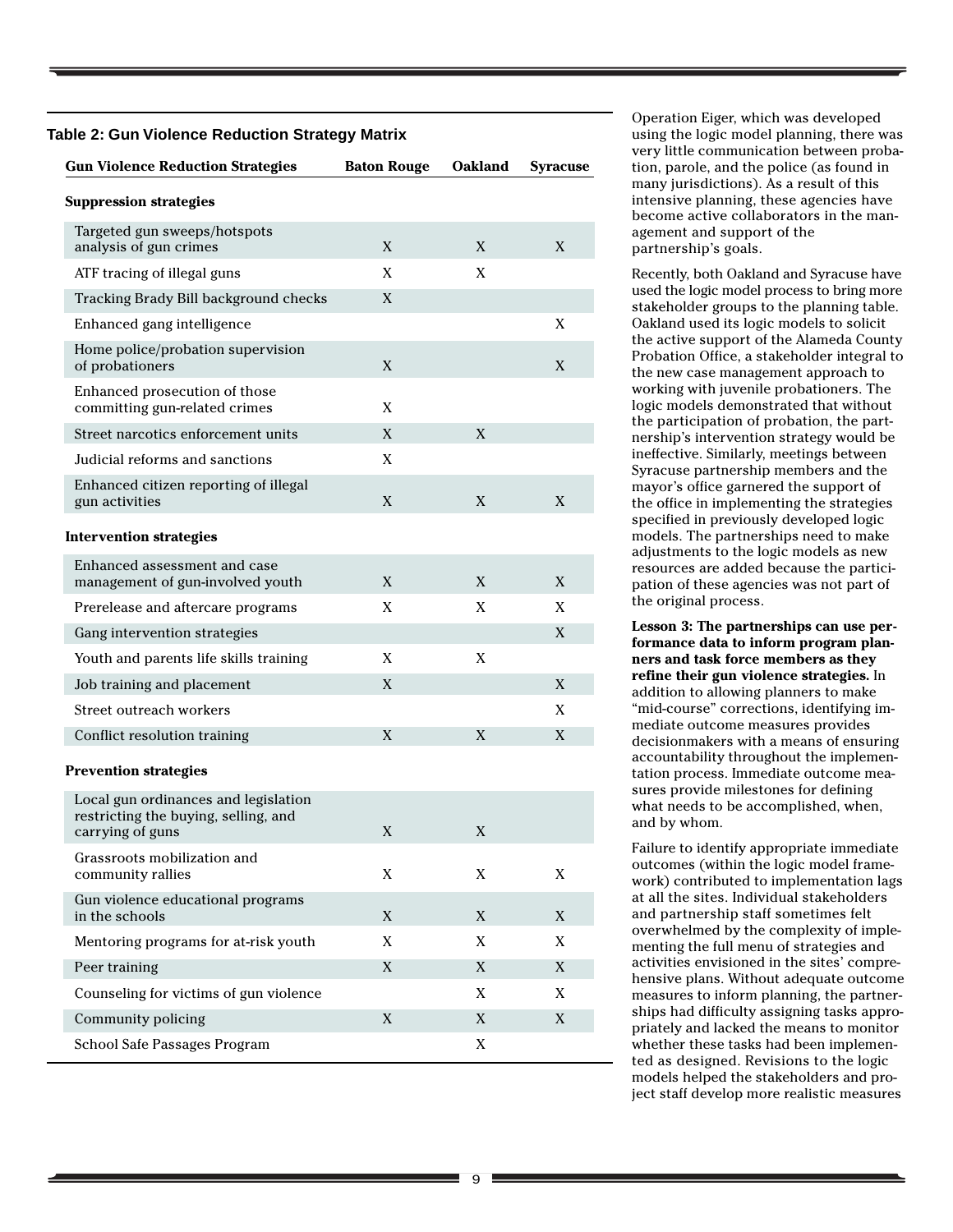of immediate outcomes and more effective monitoring systems.

**Lesson 4: Key stakeholders need to make a commitment to the program and be active participants in the partnership.** Program implementation across the three sites was affected directly by the degree to which key stakeholders were active participants. In Baton Rouge, the early involvement of the mayor's office and the chief of police as the partnership's chairperson played a substantial role in the partnership's ability to implement its strategies quickly. To develop sustainable activities, stakeholders need to make a commitment to the partnership's vision and goals. This commitment should be realized in terms of active participation and the provision of resources. For example, the Baton Rouge Police Department contributes in-kind staff and equipment resources to Operation Eiger. The Eiger program, however, would have met with significant community resistance if the planning process had not included key representatives from the community, including clergy members. Although this community representation was missing initially, the partnership invited these leaders to participate in the onsite workshops conducted by the evaluation team during the planning period.

Syracuse and Oakland struggled initially to find their vision and to accept the efficacy of a complete suppression, intervention, and prevention framework. Now that they have added key city and agency resources to the planning process, these sites are actively implementing their comprehensive plans. Implementing Oakland's intervention strategy would have been difficult, if not impossible, without access to key stakeholders in the county's probation office. Syracuse relies on the support of local adult and juvenile correctional facilities to gain access to its target population. At both sites, the key stakeholders have committed themselves and their agencies' resources to reducing gun violence through proactive collaboration. In Shreveport, the partnership was unable to involve many of the key stakeholders in developing a common vision and subsequently lacked sufficient capacity to develop a comprehensive framework.

# **Program Outcomes**

Although the implementation of gun violence reduction strategies has varied across the three partnerships, each site has successfully developed a comprehen-

sive plan that contains integrated suppression, intervention, and prevention strategies and that facilitates changes in the policies and procedures of participating public and private agencies. As a result, the following program outcomes have been realized:<sup>6</sup>

◆ **Suppression.** Suppression strategies of local police departments—with the participation of ATF and State and county law enforcement agencies and the efforts of community organizations have removed illegal guns from the streets. This has been accomplished through many activities, including gun tracing, targeted enforcement operations by the police, and community-supported silent witness programs that encourage residents to report the presence of illegal guns.

The Baton Rouge partnership was the first effort within East Baton Rouge Parish to implement a comprehensive suppression strategy involving the city's police department, district attorney's office, U.S. Attorney's Office, ATF, State police, and sheriff's department. During the first 3 years the partnership has been in operation, it has helped reduce violent crime in Baton Rouge, specifically gun crime in the target area. Homicides in Baton Rouge dropped from 71 in 1996 to 48 in 1999—a drop of 28 percent. In the partnership's high-crime target area, the drop in homicides was 44 percent. Furthermore, gun-related homicides in the target area have declined even more dramatically, from 19 in 1996 to 9 in 1999—a drop of more than 47 percent.

In addition, 110 gun cases were referred to the U.S. Attorney's Office in 1999 as part of its implementation of Project Exile.7 Of those cases, 3 are pending grand jury action; 6 were declined by the U.S. Attorney's Office; 70 resulted in convictions (66 plea agreements and 4 guilty verdicts); 1 resulted in an acquittal; 22 are pending trial; and 8 resulted in indictment and then were dismissed. From October 1998 to June 1999, the Oakland Police Department recovered 2,255 firearms. From January 1997 through July 1999, the Syracuse Police Department recovered 1,238 guns.

◆ **Intervention.** All three partnerships have implemented intensive intervention strategies to provide case management services for their target populations. These intervention strategies rely on referrals from law enforcement, juvenile and adult probation and parole offices, judges, correctional agencies, and trauma centers at local hospitals. Operation Eiger began to identify youth for intensive supervision and case management in October 1997. By March 2000, the project had conducted 388 intakes and placed the youth in the partnership's case management system.8 The Oakland partnership began receiving referrals in February 1998 and by March 2000 had received 55 referrals from juvenile probation and its hospital-based Caught in the Crossfire program. These youth are enrolled in the partnership's intervention services programs. Syracuse began receiving referrals from its local correctional and juvenile facilities in September 1998 and is providing mentoring, tutoring, job training, and other services to 49 at-risk juveniles and young adults.

Table 3 presents the risk characteristics of the juveniles and young adults assigned to the partnerships' case management intervention strategies, including their history of violent crimes and their involvement in gunrelated activities.

◆ **Prevention.** All three partnerships have implemented integrated strategies focusing on the prevention of youth gun violence. These strategies reach thousands of residents through community-sponsored rallies, marches, and public information campaigns. Grassroots mobilization efforts have ignited in all three sites, with the addition of ACT NOW in Baton Rouge, the Oakland partnership's collaboration with Neighborhood Crime Prevention Councils in Oakland, and the active participation of the clergy in Syracuse.

<sup>6</sup> Data provided by the Baton Rouge, Oakland, and Syracuse partnerships based on information provided by local police department records, U.S. Attorney files, ATF reports, and partnership outcome measures.

<sup>7</sup> This U.S. Department of Justice initiative refers cases involving illegal firearms for Federal prosecution when Federal guidelines provide for greater sentences than State prosecution. Project Exile involves the combined efforts of the U.S. Attorneys, ATF, and the Federal Bureau of Investigation, with the cooperation of State and local police and prosecutors.

 $^{\rm 8}$  It is noted that Baton Rouge maintains case records on all youth who have been assigned to the Eiger program. The number of active probation cases at any point averages between 60 and 80 Eigers.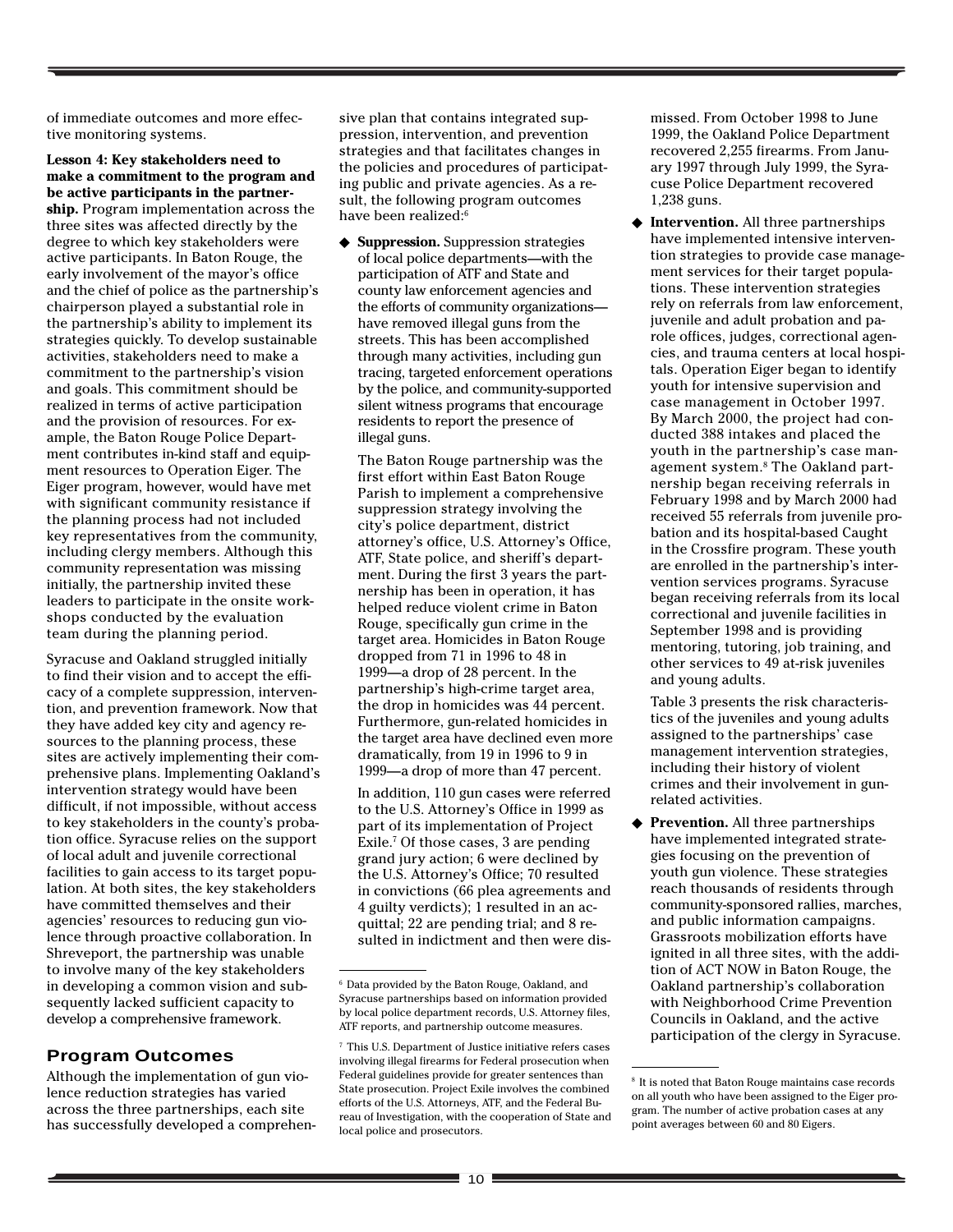#### **Table 3: Characteristics of the Targeted Youth**

| <b>Characteristics</b>             | <b>Baton Rouge</b><br>$(388 \text{ cases})$ | <b>Oakland</b><br>$(55 \cases)$ | <b>Syracuse</b><br>$(49 \cases)$ |
|------------------------------------|---------------------------------------------|---------------------------------|----------------------------------|
| Age at intake to program           |                                             |                                 |                                  |
| Juvenile*                          | 79.6%                                       | 81.8%                           | 14.3%                            |
| Young adult                        | 20.4                                        | 18.2                            | 85.7                             |
| Mean age (years)                   | 15.4                                        | 15.9                            | 17.9                             |
| Age range (years)                  | $11 - 20$                                   | $12 - 19$                       | $14 - 22$                        |
| <b>Sex</b>                         |                                             |                                 |                                  |
| Male                               | 87.6%                                       | 90.9%                           | 93.9%                            |
| Female                             | 12.4                                        | 9.1                             | 6.1                              |
| Race                               |                                             |                                 |                                  |
| African American                   | 98.2%                                       | 76.4%                           | 89.8%                            |
| White                              | 1.5                                         | 0.0                             | 2.0                              |
| Hispanic                           | 0.0                                         | 16.4                            | 4.1                              |
| Other                              | 0.3                                         | 7.2                             | 4.1                              |
| <b>Family living situation</b>     |                                             |                                 |                                  |
| Single-parent households           | 64.9%                                       | 37.1%                           | 55.1%                            |
| Drug involvement (self-reported)   |                                             |                                 |                                  |
| Occasional use                     | 51.8%                                       | 14.3%                           | 14.3%                            |
| Chronic use                        | 10.6                                        | 8.6                             | 71.4                             |
| No use                             | 37.6                                        | 77.1                            | 14.3                             |
| Drug trafficking                   | 20.1%                                       | $0.0\%$                         | 71.4%                            |
| Prior criminal history (arrests)   |                                             |                                 |                                  |
| Violence and gun involvement       | 32.7%                                       | 12.7%                           | 40.8%                            |
| Violence but no gun involvement    | 26.0                                        | 43.6                            | 16.3                             |
| Gun possession but no violence     | 17.0                                        | 7.3                             | 26.6                             |
| No violence and no gun involvement | 24.3                                        | 36.4                            | 16.3                             |

\* The legal definition of "juvenile" varies from State to State. In Louisiana, juvenile court jurisdiction covers all individuals under age 17. California recently revised its legal definition to provide juvenile courts with jurisdiction over all youth under age 18. New York provides juvenile court jurisdiction for youth over age 7 and under age 16.

These efforts have involved a variety of prevention activities, including the development of strategies to increase citizen crime reporting and to enhance police-community relations.

◆ **Policy and operational procedure changes.** Participating public and private agencies have made policy and operational procedure changes in support of the partnerships' efforts. Probation agencies at all three sites have modified their assessment and referral systems to help place high-risk, guninvolved youth in treatment services and case management programs managed by the partnerships. In Baton Rouge, police crime analysis and reporting have been enhanced. The partnership has taken the lead in analyzing ATF and Brady Bill data and reported results to the police department and the local U.S. Attorney's Office. All of the partner-

ships have developed agreements with their local police, probation agencies, and prosecutors' offices to share records on juveniles and young adults arrested for or convicted of gun-related offenses. This level of cooperation has not been seen in the past and is attributed to the active participation of the stakeholders who share a common vision—the reduction of youth gun violence.

#### **What's Next**

The evaluation team is now engaged in a national process and impact evaluation of the demonstration sites. The partnerships' logic models are being used to identify relevant process and impact measures. The evaluators also are capturing extensive information on the partnerships' capacity-building efforts and their achievement of short-term and long-term outcomes. At the completion of the demonstration period in 2001, a national cross-site impact assessment of the overall program will be developed.

# **References**

Ash, P., Kellerman, A., and Fuqua-Whitley, D. 1996. Gun acquisition and use by juvenile offenders. *Journal of the American Medical Association* 275:1754–1758.

Brener, N.D., Simon, T.R., Krug, E.G., and Lowry, R. 1999. *Recent Trends in Violence-Related Behaviors Among High School Students in the United States.* Hyattsville, MD: U.S. Department of Health and Human Services, Centers for Disease Control and Prevention, National Center for Health Statistics.

Decker, S.H., Pennel, S., and Caldwell, A. 1997. *Illegal Firearms Access and Use by Arrestees.* Washington, DC: U.S. Department of Justice, National Institute of Justice.

Fingerhut, L.A. 1993. Firearm mortality among children, youth, and young adults 1–34 years of age, trends and current status: United States, 1985–1990. *Advance Data From Vital and Health Statistics*. Number 231. Hyattsville, MD: U.S. Department of Health and Human Services, Centers for Disease Control and Prevention, National Center for Health Statistics.

Gottfredson, D.M. 1994. The Action Research Model: Collaboration for improving information in juvenile justice. In *Improving Information for Rational Decisionmaking in Juvenile Justice.* Sacramento, CA: Justice Policy Research Corporation.

Kahn, L., Kinchen, S.A., Williams, B.I., Ross, J.G., Lowry, R., Hill, C.V., Grunbaum, J.A., Blumson, P.S., Collins, J.L., and Kolbe, L.J., 1998. Youth risk behavior surveillance — United States, 1997. *Morbidity and Mortality Weekly Report CDC Surveillance Summaries* 47(3):1–89.

Office of Juvenile Justice and Delinquency Prevention. 1996. *Partnerships To Reduce Juvenile Gun Violence.* Program Announcement. Washington, DC: U.S. Department of Justice, Office of Justice Programs, Office of Juvenile Justice and Delinquency Prevention.

Sheley, J.F., and Wright, J.D. 1993. *Gun Acquisition and Possession in Selected Juvenile Samples.* Research in Brief. Washington, DC: U.S. Department of Justice, Office of Justice Programs, National Institute of Justice.